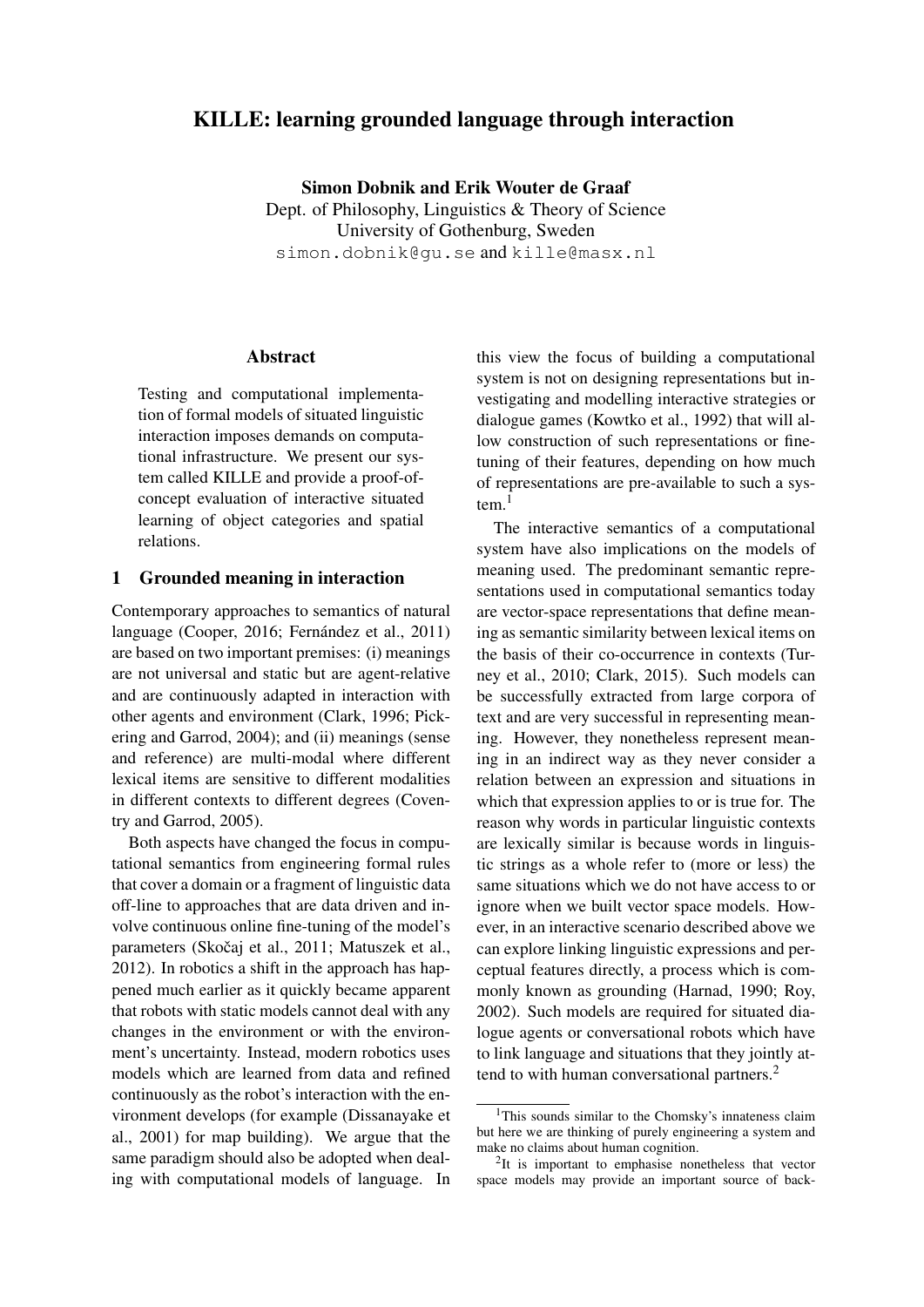Grounded meanings of linguistic descriptions such as "close to the table" and "red" correspond to some function from physical or colour space to a degree of acceptability of that description (Logan and Sadler, 1996; Roy, 2002; Skočaj et al., 2011; Matuszek et al., 2012; Kennington and Schlangen, 2015; McMahan and Stone, 2015). Cognitive structures are hierarchically organised at several representation layers focusing on and combining different modalities (Kruijff et al., 2007). Since the functions predict distributions of degree of applicability several descriptions may be equally applicable for the same perceptual situation: the chair can be "close to the table" or "to the left of the table" which means *vagueness* is prevalent in grounding. This however, can be resolved through interaction by adopting appropriate interaction strategies (Kelleher et al., 2005; Skantze et al., 2014; Dobnik et al., 2015).

A formal model of perceptual semantics in interaction has been the focus of Type Theory with Records (TTR) (Cooper, 2016; Larsson, 2013; Dobnik et al., 2013). Implementing, validating and testing such models imposes complex demands on computational infrastructure in the sense that this involves connecting perceptual sensors with dialogue systems and machine learning algorithms. Processing language in interaction also presents challenges from the computational perspective as it is often not trivial to employ existing language technology tools and (machine learning) algorithms, which were developed for processing data offline, in an interactive tutoring scenario. To address both issues we have developed a framework for situated agents that learn grounded language incrementally and online with a help of human tutor called  $KILLE<sup>3</sup>$  (Kinect Is Learning LanguagE). This paper focuses on the construction of the Kille framework and its properties while it also provides a proof-of-concept evaluation of such learning of simple object and spatial relations representations. We hope that this framework will be a useful tool for future studying and computational modelling language in interaction.

ground knowledge in such scenario and hence a dialogue agent does not have to learn every meaning representation through grounding. The challenges of integration of both meaning representations are a focus of ongoing research.

## 2 The KILLE system

KILLE is a non-mobile table-top robot connecting Kinect sensors with image processing (*libfreenect*), classification (clustering of visual features and location classification) and a spoken dialogue system OpenDial<sup>4</sup> (Lison, 2013) connected through Robot Operating System (ROS) (Quigley et al., 2009). The latter is a popular robotic middle-ware which ensures communication between them. It runs on a variety of popular robotic hardware implementations which means that our system could be ported to them without too much modification (Figure 1). We prefer a robotic middle-ware rather systems centred around dialogue systems because it allows us to represent and exchange perceptual and linguistic information together and in the same way: there is one information state for both. In addition to the integration of these modules, our main contribution is implementation of ROSDial which provides and interface between OpenDial and ROS, implementation of Kille Core which provides perceptual and spatial classification, and implementation of dialogue games that interface between dialogue and perceptual classification and therefore enable incremental perceptual learning.

The system learns to recognise objects presented to it by a human tutor from scratch. It can direct learning by asking for more objects of a particular category if it is not able to classify them with sufficient reliability, thus filling in the missing knowledge. If more objects of a particular category are available in the scene and the system is able to recognise them, the system queries the user to describe spatial relations between them. Each of these kinds of descriptions focus on a different perceptual features (visual features vs location) and represent two fundamental linguistic semantic categories: entities and entity relations. Overall, KILLE combines both passive (being instructed) and active (requesting examples to learn from) learning which is incremental in terms of learning to recognise situations denoted by the lexical categories. A demo of the system can be found at http://www.youtube.com/ watch?v=AsEgaka6tH0.

Below there are some examples of dialogue games that we implemented as dialogue rules in the dialogue manager which act upon both linguistic and perceptual knowledge.

<sup>3</sup>Swedish for "fellow", "chap" or "bloke".

<sup>4</sup>https://github.com/plison/opendial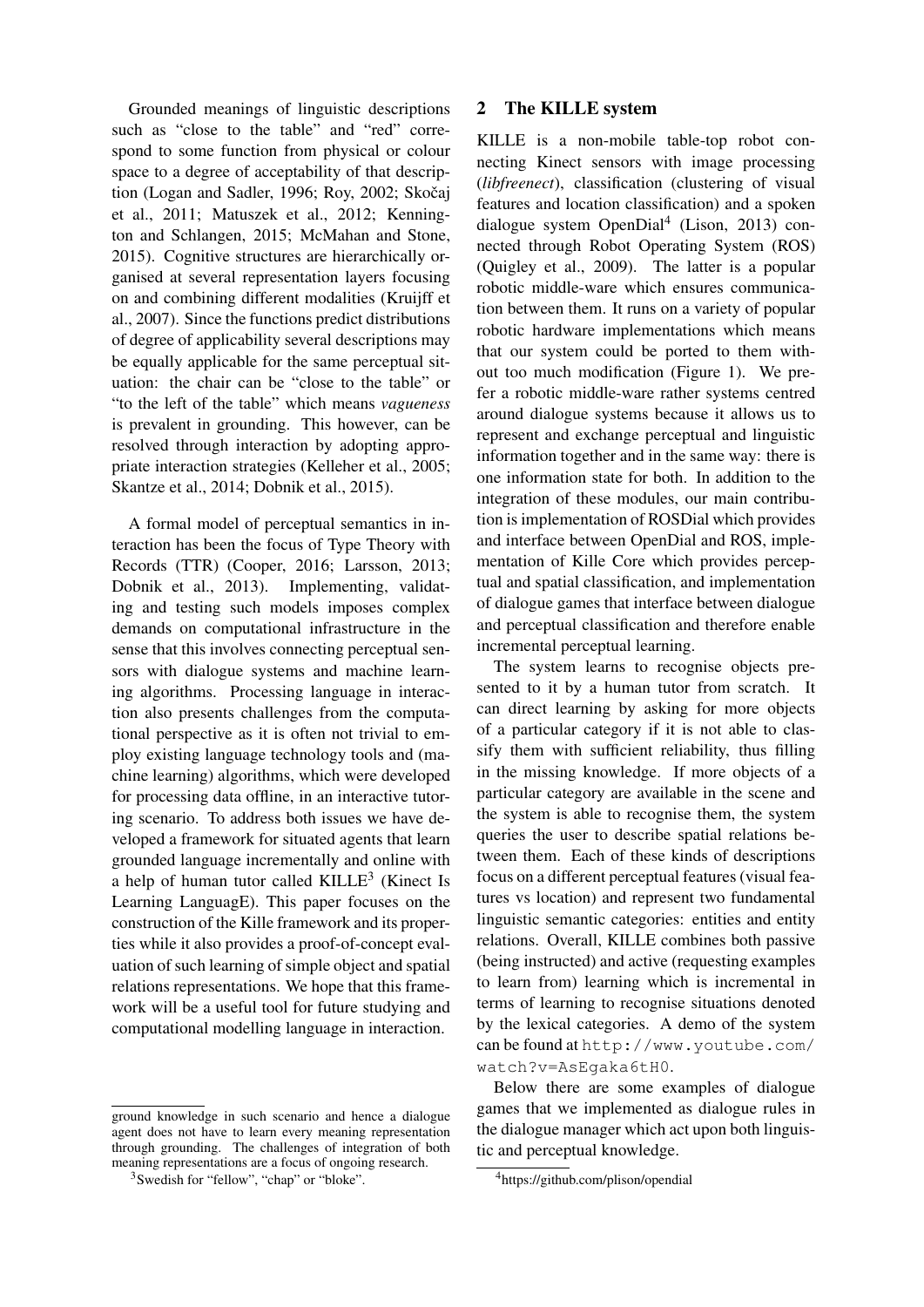

Figure 1: Kille modules

## 1. Direct instruction: objects

User: This is a cup. System: [Object is focused on and observed.] S: OK, I learned a cup.

#### 2. Describing objects and relations with (un)certainty

- U: What is this?
- S: [Object is focused on and observed.]
- U: The object is thought to be a book, but it might also be a mug.

#### 3. Reinforcement from feedback

- U: What is this?
- S: [Object is focused on and observed.]
- S: This is a cup.
- U: That is correct.
- S: [Observation is added to the models.]

#### 4. Self initiative: spatial relations

- S: [Objects are focused on and observed.]
- S: One of the objects is book, the other one is box. Please tell me where things are.
- U: The book is to the left of the box.
- S: OK, this relation is called "to the left of".

For visual representations we use Open Source Computer Vision  $(DpenCV)^5$  (Bradski and Kaehler, 2008) which is a popular library for computer vision including real-time machine learning applications. Through ROS we receive real-time frames from Kinect which includes both data from the depth sensor and the visual RGB sensor. We use the depth information (which gives us a precise 3d location of points making up an object) to detect the object in focus and later take the pixels representing these points in focus to detect SIFT features (Scale-Invariant Feature Transform) (Lowe, 1999) over them which are used to represent objects in our model as shown in Figure 2.

Objects, including those that are very similar and belong to the same category, have different number of SIFT descriptors detected depending on



Figure 2: A perception of a plush gnome from the depth sensor (a) including the background, (b) with the background removed, (c) with the RGB image superimposed, and (d) with SIFT features detected in the image. The black border in (a) is a perceptual artefact arising from the interference of sensors.

their visual properties: some objects have more visual details than others. There is a bias that object with less features match objects with more (and similar looking) features. In our interactive scenario there is also no guarantee that the same features will be detected after the object is reintroduced (or even between two successive scans) as the captured frame will be slightly different from the previously captured one because of slight changes in location, lighting and camera noise.

## 3 Interactive perceptional learning

In the following subsections we present a proofof concept implementation and evaluation of perceptual learning through interaction which demonstrates the usability of the Kille framework.

Learning to recognise objects To recognise objects we developed a nearest neighbour classification method based on the the FLANN library (Muja and Lowe, 2009) which works by comparing the SIFT descriptors of object to classify with the objects in the database and then returns the class of the closest matching object. In the evaluation, 10 consecutive scans are taken and their recognition scores are averaged to a single score. This improves the accuracy but increases the classification time (which is nonetheless still reasonable for the small domain of objects we are con-

<sup>5</sup>http://opencv.org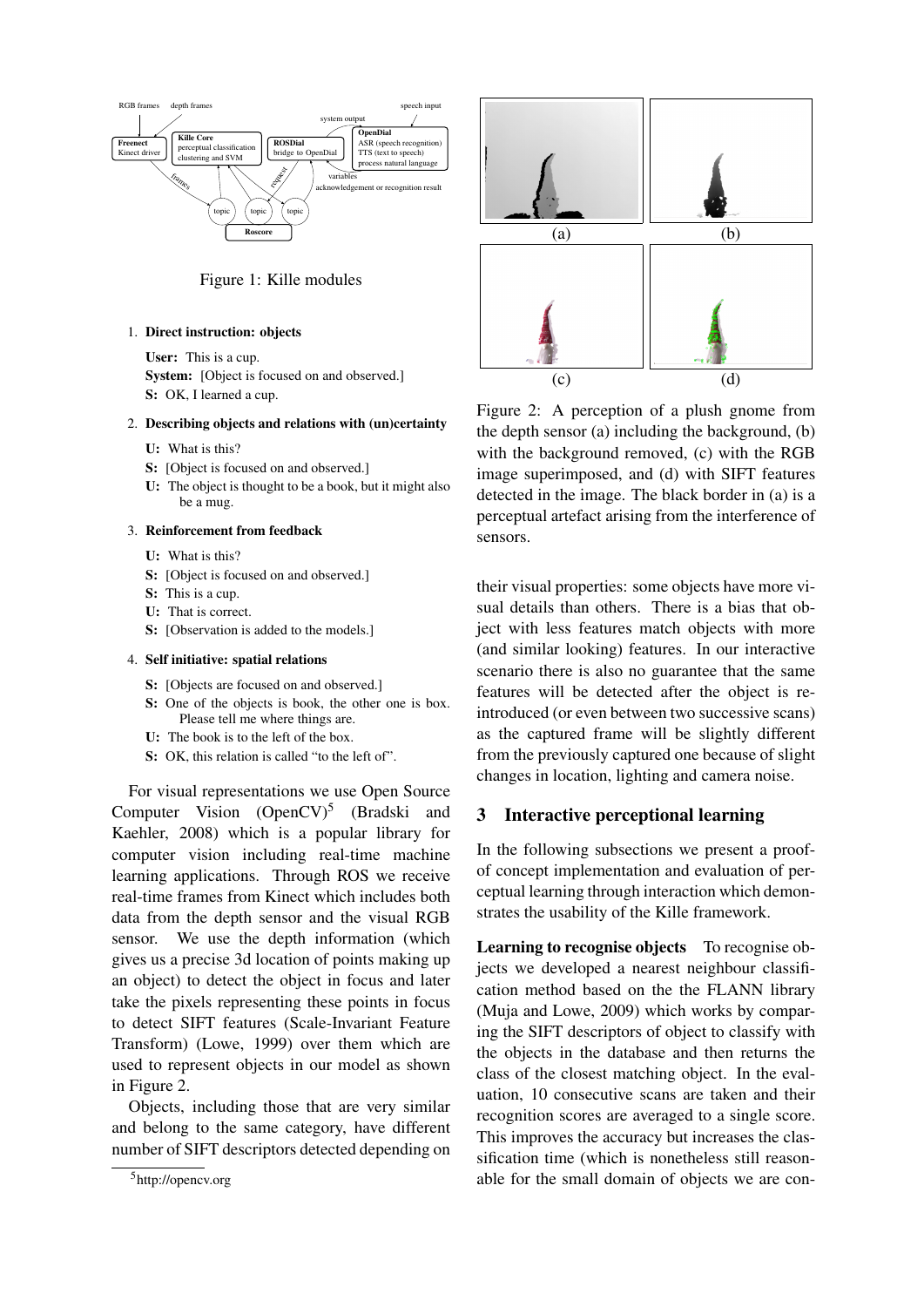sidering). The location of the recognised object is estimated by taking the locations of the twenty matched descriptors with the shortest distance.

To evaluate the system's performance in an interactive tutoring scenario we chose the following 10 objects: apple, banana, teddy bear, book, cap, car, cup, can of paint, shoe and shoe-box. A human tutor successively re-introduces the same 10 objects to the system in a pre-defined order over four rounds trying to keep the presentation identical as much as possible. In each round all objects are first learned and then queried. To avoid ASR errors both in learning and generation text input is used.

Taking the average SIFT feature matching scores over 4 rounds for each object and taking the class of the object with highest mean score, on average all but one object were recognised correctly. However, the cap was consistently confused with the banana. There were a couple of individual confusions that have been levelled out in the calculation of the average score. To test how distinct objects are from one another we calculated a difference of the matching scores of the highest-ranking object of the correct category and the other highest ranking candidate. If we arrange objects by this score, we get the following ranking (from more distinct to least distinct): book  $>$  car  $>$  shoe  $>$  $cup > b$ anana  $> b$ ear  $>$  apple  $>$  paint  $>$  shoe-box  $>$  cap. We also tested recognition of the same objects when rotated and recognition of new objects of the same category.

Learning to recognise spatial relations Before spatial relations can be learned the system must recognise the target and the landmark objects ("the gnome/TARGET is to the left of the book/LANDMARK") both in a linguistic string and in a perceptual scene. Twenty highest ranking SIFT features are taken for each object and their  $x$  (width),  $y$  (height) and  $z$  (depth) coordinates are averaged, thus giving us the centroid of the 20 most salient features of an object. The coordinate frame of the coordinates is transposed to the centre of the landmark object. The relativised location of the target to the landmark are fed to a Linear Support Vector Classifier (SVC) with descriptions as target classes.

A human tutor taught the system by presenting it the target object (a book) randomly 3 times at 16 different locations (2 distances/circles containing 8 points separated at  $45^{\circ}$ ) in relation to

the landmark (the car). The spatial descriptions that the human instructor used were *to the left of*, *to the right of*, *in front of*, *behind of*, *near* and *close to* (6). The performance of the system was evaluated by two human conversational partners, one of whom was also the tutor from the learning stage. The target object was randomly placed in one of the 16 locations and each location was used twice which gave us 32 generations. A particular location may be described with several spatial descriptions (but not all combinations of descriptions are possible) but some may be more appropriate than others. The evaluators first wrote down a description they would use to describe the scene and then the system would be queried about the location of the target to which it provided a response. The evaluators would then also record whether they agree with the generation. The observed blind agreement between the evaluators is 0.5313 with  $\kappa = 0.4313$  which means that choosing a spatial description is quite a subjective task. The blind agreement between the evaluators and the system is 0.2344 with  $\kappa = 0.0537$ . The evaluators were happy with the system's generation in additional 37.5% of cases, which means that the system generated an appropriate description in 60.94% of cases which is encouraging and comparable to the similar task in the literature. Note also that the system tried to learn continuous functions from a very small number of examples, on an average only 46/6=8 instances.

## 4 Conclusion and future work

In this paper we argue that there is a need for a computational infrastructure that will allow us modelling dynamic grounded semantics in interaction for two reasons: (i) to verify semantic theories and (ii) to provide a platform for their computational implementations. We developed and framework called KILLE a simple interactive "robot" which we argue provides a good solution for modelling these aspects and at the same time can be ported to more sophisticated robotic hardware platforms. We demonstrated a proof-of-concept of learning object categories and spatial relations following the theoretical proposals in the literature. We hope that the platform will provide useful for testing further models of linguistic and perceptual interactions.